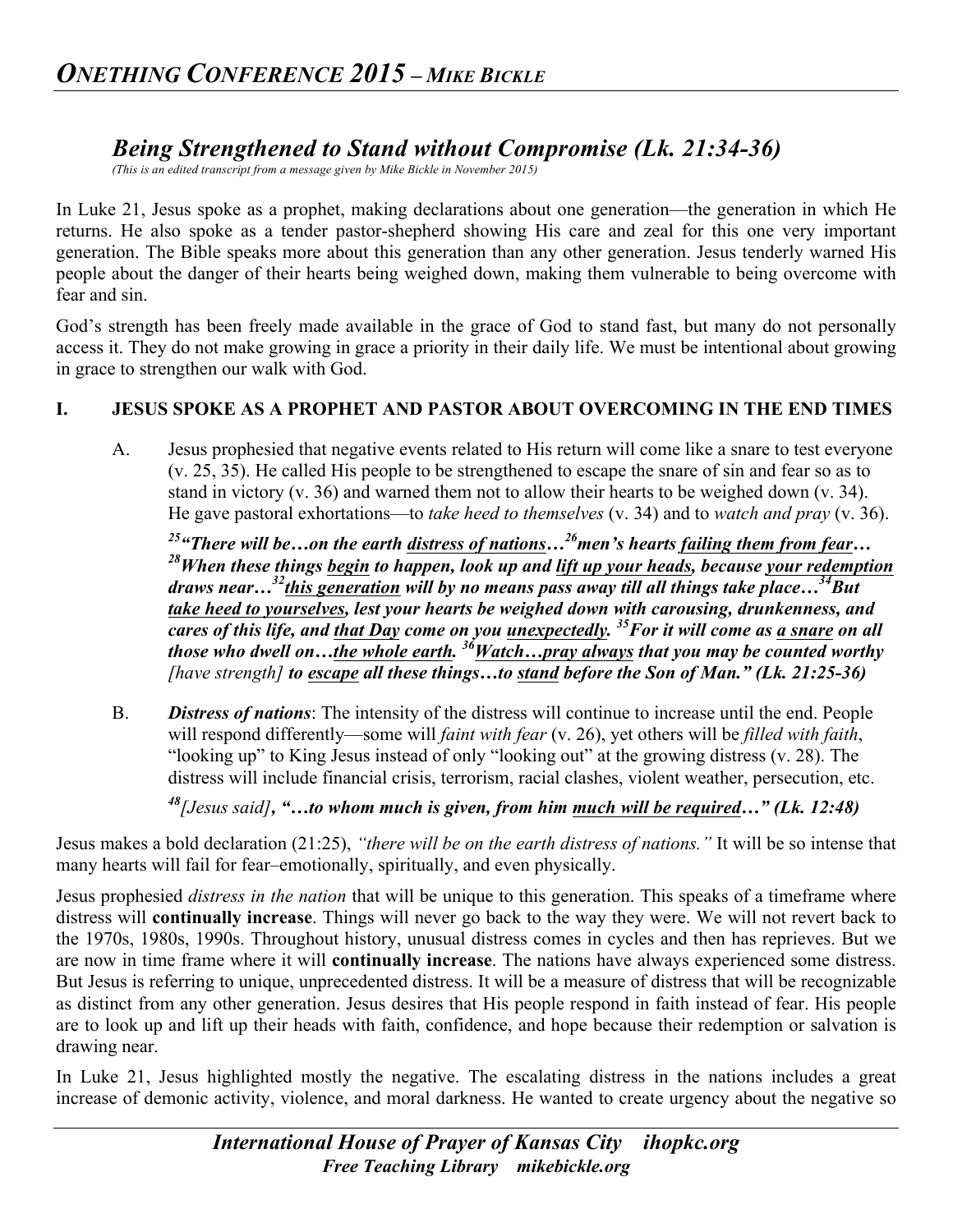that people would take seriously the need to prioritize strengthening their hearts. As a shepherd He warns us of this so that we will respond in a right way by being intentional about being spiritually prepared in our understanding, heart responses, and kingdom connections to others.

In other passages, it is clear that this will also be the time of the great harvest, the outpouring of the Spirit in full measure in all nations where the Church will walk in unity, purity, and power even beyond the book of Acts.

I believe it is the beginning of a timeframe where there are seismic shifts happening in the culture. God is creating the optimum environment, using the distress and outpouring of the Spirit, for the most people to grow at the deepest level of love. The shift did not begin in 2015, but 2015 is a watershed year of negativity increasing in the globe. Here is a quick review of a few of these events:

June 26, 2015 was an historic day in America—the day the *Supreme Court legalized gay marriage*. Our focus is not on what people do in the privacy of their home, but that this one law institutionalized and normalized immorality, causing it to be systematically presented in the school systems in the days to come and making it a hate crime to speak out on portions of God's word that identify it as sinful.

Recently the Department of Justice began a new initiative called the *Domestic Terrorism Counsel*. It will help prosecute terrorists in America who disrupt the tranquility, peace, and goodwill of others. At the very center of this initiative one finds the hate crime prosecution that will one day discriminate against those that are bold and strong publicly for biblical values. Soon people who are bold about what the Bible says about the sanctity of life, marriage, and sex will be considered domestic terrorists. There is an acceleration of hate crime legislation.

The *pornification of the Western culture* is increasing with more immorality, perversion, human trafficking etc.

The *Iran nuclear deal* was passed in 2015. This will cause a Middle East arms race to accelerate and a number of nations to obtain nuclear weapons. It will be tragic for Islamic terrorists to obtain nuclear weapons, which would force Israel into a corner where they will have no alternative but to make a preemptive strike to stop the nations wanting to drive them into the sea. Then the global narrative will present Israel as the initiator of a global war. This trajectory has been set in motion.

The *global economic crisis* continues. Many think that the bankruptcy of Greece was a catalytic moment in increasing economic pressures. The global economy is deeply connected. The rubber band has been pulled so tight that one more big hiccup might send things into much greater pressure. The economy in China is under great pressure. A number of states in US are on the verge of bankruptcy. They cannot pay their bills within their own states, and that number is increasing. In the US, about fifty percent of Americans are receiving regular government entitlements. The math does not work on this. Economy pressures will cause entitlements to be withheld—this will lead to significant social unrest in the nations.

There was the *Paris attacks* by terrorists on November 13, killing well over 100 people. This aroused France and other European nations to stand against ISIS in a much greater way. The leaders of the Western nations have tried to work out the problems through diplomacy, but they are growing weary and wary of the attempt. Many political analysts have said that by the president of France declaring what ISIS did to be an act of war many other nations would stand with France. Declaring war openly on a global level is a very different posture.

Indeed, many Western nations are standing in solidarity with France. There will be more aggressive military reprisals against ISIS. This is actually what some of the leaders of ISIS want. They have been picking a fight for years against Western culture and Western nations and want open conflict. In the context of violence "against them," they will be able to recruit far more people and raise far more money as radical Islam proclaims the nobility of martyrdom, and they will dominate the global conversation in a more prominent way.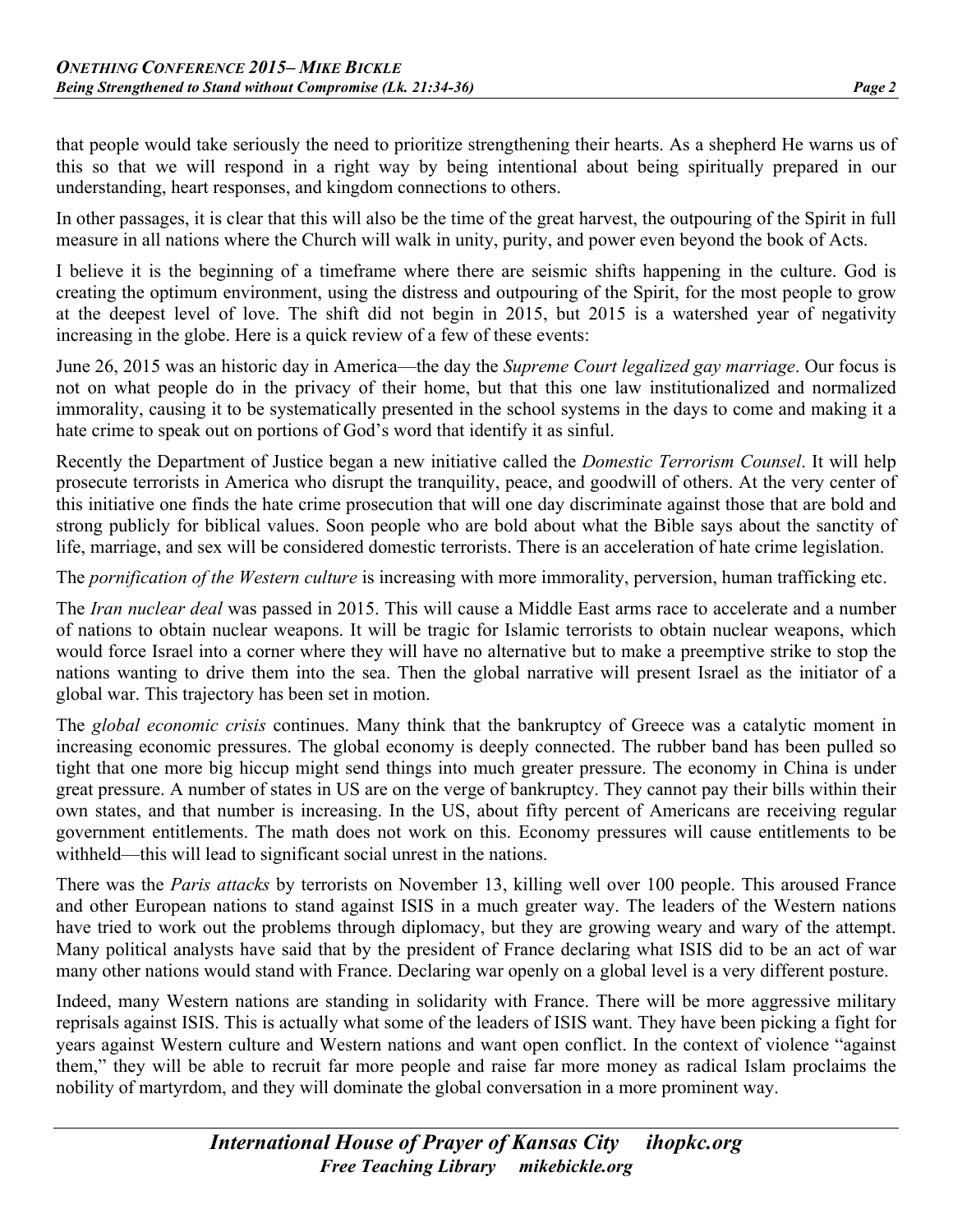Pope Francis has associated the Paris attacks with the *beginning of World War III*, as have a few other world and national leaders. It may take a while before it builds up like in other wars—just as the Treaty of Versailles at the end of World War I (June 28, 1919) was a catalytic event that took twenty years to ignite World War II. The next world war will not likely be fought within certain national boundary lines as in Europe and Asia during World War II. It will be fought in many Western nations in more of a guerilla-warfare fashion with small, independent terrorist cells engaging in violence, bombing shopping mails, universities, train stations, elementary schools. It will also be fought with technology, attempting to disrupt our technology, power grid, automated banking and financial transactions, etc. and cause chaos.

Jihadist Islam or radical Islam is at war with Western culture and its values. It is not primarily as a war for territory like Hitler who sought to dominate Europe in the 1940s. Yes, they have some territorial demands, but it is a war of ideology. They want their values, law, and religious practice to be enforced across the whole earth. Their main focus now is the Western world. Their number one enemy is America, whom they see as big Satan, and Israel, whom they see as little Satan. One ultimate goal is to take over Jerusalem and dominate the land of Israel to bring it under Allah, under the influence of the teachings of the prophet Mohammed according to their dogma and interpretation. Since they cannot be victorious in Israel as long as America is a global power, their focus is America in order to take Israel. As Western nations strike back in a more aggressive way, it will give them the motivational boost that they need to for recruitment and fund raising.

Then there is the *crisis in Syria* which has resulted in nearly ten million people being displaced, five million inside of the land and nearly five million outside the land as refugees, mostly in Europe. Radical Islamist terrorists want to piggyback on this crisis to come undetected into America and other nations in order to infiltrate in a far greater way.

I have sat in meetings with several groups of people who interact with the White House and/or top US military leaders on a regular basis. They are convinced of plans for a much great invasion of America by radical Islamists. Though most Muslims are normal people who disdain violence, and the number of radical terrorists is a very small percent, the number is growing substantially. We must remember that moderate Islam and jihadist Islam are not one and the same; it is a horrible mistake to see them as one.

ISIS is a demonically-inspired evil that the Lord is using to discipline the Western nations. They want to destroy the Western culture and the Western nations. God wants to restore people and heal them. In the Scripture, the Lord has used evil rulers and empires to discipline His people, then He destroys the evil leader and empire. For the last 2,000 years no part of the earth has been more blessed than the Western nations. God has raised up many messengers of the gospel with financial backing from the West, and seasons of revivals have happened in the Western nations. Now, at such a time as this, Western nations are raising their fist toward God and His Word. They do not want His leadership or morality. There is an evil, demonic company of people that are declaring war on the Western culture. The Lord is allowing this discipline to wake up the West.

What the devil means for evil, God means for good (Gen. 50:20). He loves the Western nations and has not given up on them, but will heal and restore them after He first wakes them in context to disciplining them. The evil Jihadist war against the Western culture is energized by demonic powers. But the Lord will use it. Remember Jesus said that to him that is given much much is required. The Lord has given Western nations much—some of most powerful preachers of the gospel, the greatest revivals—yet after centuries of blessing they are answering God with rebellion and rejection of His Word.

He requires a different response at this hour of history. I am encouraged because He will restore and heal hearts and nations. The coming great revival will begin in context to crisis and the Lord's discipline on many nations.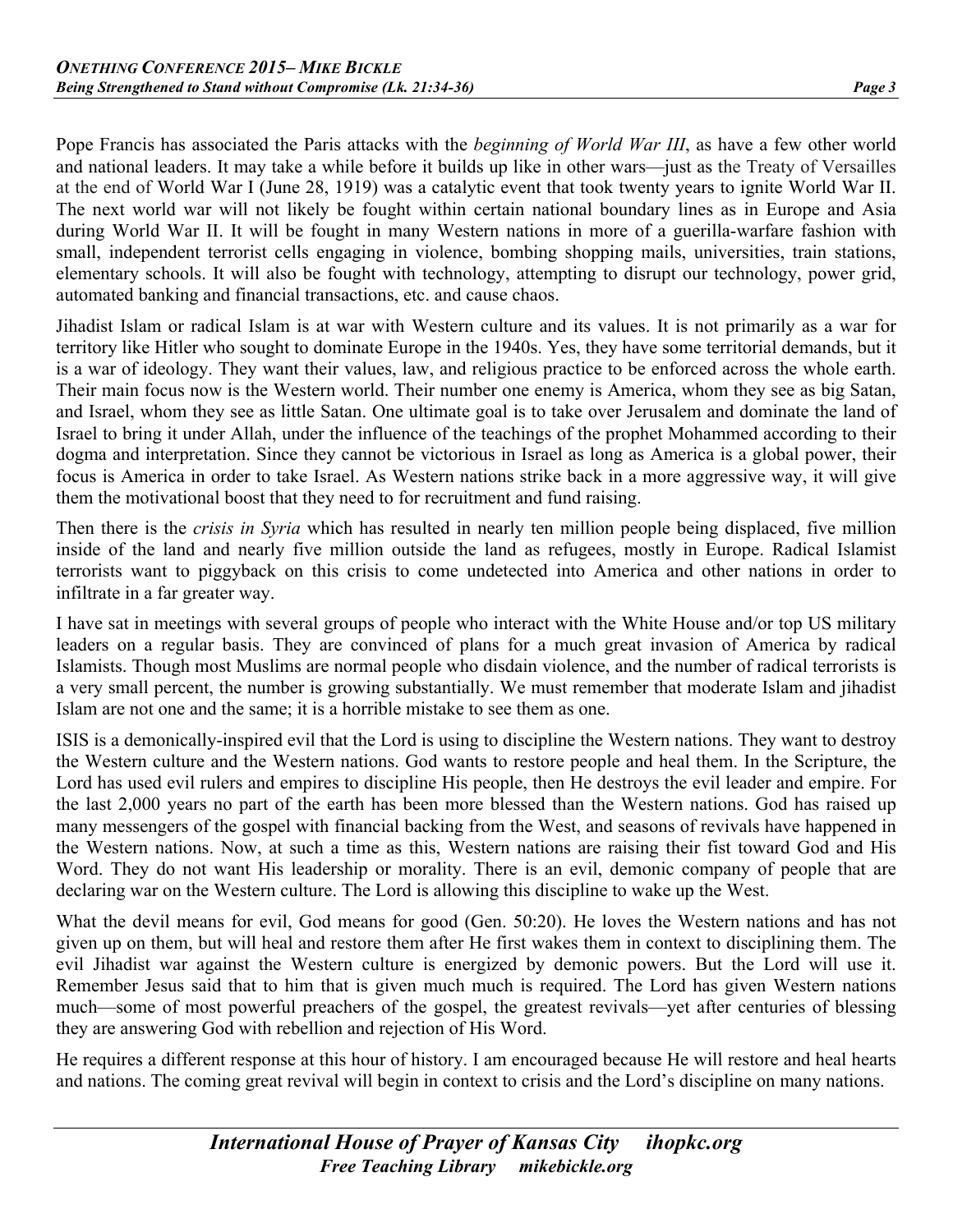C. *Your redemption*: God's power will be manifested in an ever-increasing measure unto Jesus' return. It will be the *optimum context* for the most people to grow to the deepest levels of love.

## *3 He shall deliver you from the snare of the fowler and from the perilous pestilence. (Ps. 91:3)*

There will be two responses to pressure and crisis that are diametrically opposite—*fear with despair* or *faith with hope*. There is good news: when we see these things "begin" to happen, we are to lift up our heads because our redemption or salvation or the breakthrough of God's power is coming soon. We are to look up and rejoice, knowing we will see what we have prayed for over the years.

The ultimate breakthrough is a Jewish Man with a resurrected physical body coming back in the clouds with a trumpet. He will drive Satan and all evil off of the planet (Rev. 20:1-3) and will fill the earth with His glory. That which He will do in fullness on that day He will do in part now and in an increasing measure leading up to that day. There will be an increase of the power and glory of God even as the darkness increases.

We do not have to be overcome by fear, hopelessness, and despair like many in the nations will. We have the King of kings, not just as information, but as our Bridegroom King. We are in His family forever. So it is important not to get weighed down so we can't respond to Him. We do not need to be preoccupied with pain, fear, bitterness, perversion, drunkenness or other expressions of darkness.

Take heed. Pay close attention to your heart. Is your heart growing in God's strength? God's strength is available to everyone who wants it. Many do not prioritize growing in it.

D. *Begin*: Believers are to recognize when these things *begin* in the generation of His return (v. 28, 32). The end-time distress of nations will have a recognizable beginning—increasing in intensity over a generation culminating at His return. A generation may last 100 years (Gen. 15:13-16).

As we see the distress begin to increase, then He will give more understanding to see what is happening. There is a time when the trend will "begin" in a discernable way and then escalate and come to fullness in one generation (v. 28). You will understand what is happening and will not be surprised like many in the nations will be. You will understand that this is serving God's redemptive plan. You will not be taken captive in the snare of bitterness, drunkenness or immorality looking to escape with quick relief.

What is a generation? Jesus told us, "When these things begin, look up…your redemption draws near… because this generation will not pass away." The length of a generation was first defined in the Scripture by God as lasting 100 years (Gen. 15:13-16).

### *13He said to Abram: "Know certainly that your descendants will be strangers in a land…they will afflict them four hundred years…16But in the fourth generation they shall return here…." (Gen. 15:13-16)*

E. *Unexpected*: People surprised by the increasing distress will be more vulnerable to fear (v. 34).

The intensity of the distress and the development of negative things will come unexpectedly, surprising multitudes. Even some of the most astute political analysts and social forecasters will be surprised with the manner and intensity of what will take place. The great Shepherd gave His people reliable insider information 2,000 years in advance so they would not be surprised. Yes, there will be many details and nuances that we will not know, but we will know the main trends occurring in that hour. God's people will be braced for them and able to interpret them in a redemptive way knowing that Jesus is leading history to a time when God's glory and love will cover the earth.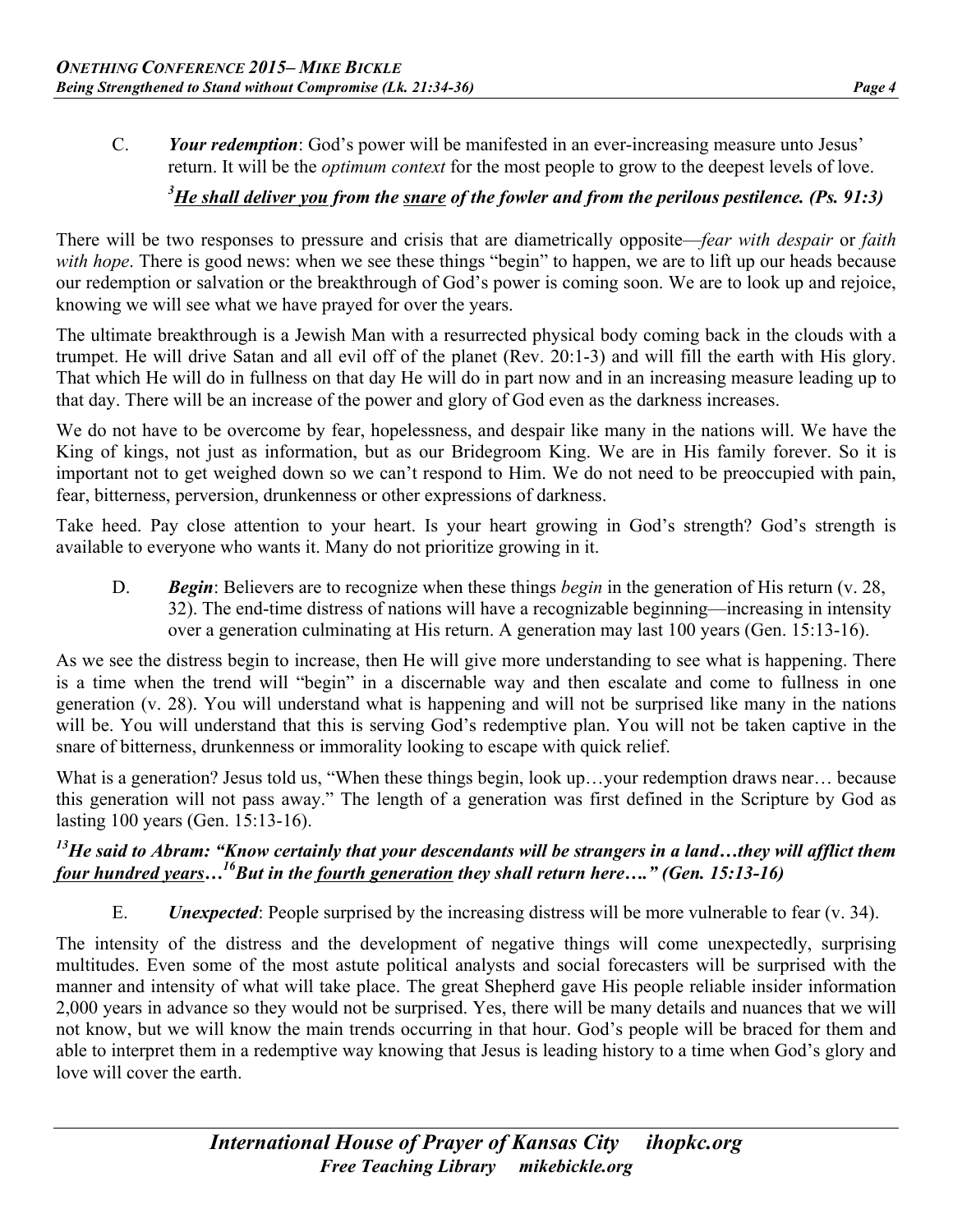We are to take heed to ourselves lest these things come unexpected and surprise us. There is only one people in the earth who need not be surprised; that is the praying Church who believes the Bible. This includes millions of believers across the earth. The increase of distress related to "that Day" need not surprise them. God's people are to beware, or "be aware," because "that Day" will come unexpectedly (Lk. 21:34). "That Day" includes the actual day of His appearing as well as the events and trends associated with and leading up to that day. We know where it is going and how it ends in fulfilling God's redemptive purposes.

Jesus gave this biblical information 2,000 years in advance so that no one can dismiss it as if it came from modern-day social forecasters in the aftermath of a global crisis, simply interpreting the political, military, economic or social landscape of their day and then predicting the increasing distress of the nations. In other words, He said this long before there was a global economy in crisis. His information can be trusted because it was given before this growing global crisis, not in the aftermath. The only people on the earth who have understanding of what will happen is the praying church because they believe the Bible. On social media, many are asking, "What is going on? Where is this going?" The smartest social forecasters and political analysts only offer speculation at best. They do not have the insider information.

Jesus said if you are not paying attention, the distress will catch you unaware and you will be overcome with fear like others who don't have a connection with the King of the universe. He has made known His plans; we know where history is going. We are connected to the Man who has the power and the plans. Jesus does not want His people to be surprised by the distress that comes upon the nations unexpectedly, because if people are shocked, they will be far more vulnerable to being offended at His leadership and seeking temporary comfort in immorality, drunkenness, and other addictions. In that way many would be unresponsive to Him in the most powerful hour of human history as the greatest revival is released in the nations. God's people do not need to be surprised because their understanding and connectedness to Jesus will increase as the distress increases. We do not need to "self-medicate" with drunkenness, immorality, or bitterness. You do not have to try to find relief nor be overwhelmed with fear.

Only one Man, the architect of history, the creator of the nations, calls us to connect with Him and live without fear this hour. He is the King of all kings and possesses all power. He is filled with beauty, and His plans are rooted in love. He will fill the earth with the glory and love of God. He gives us such great hope. So why is He going to allow such distress? He wants people to choose *voluntarily* to love Him in the face of real options and resistance so that their love will be be proven as it grows deep. He will bring forth the greatest number of people at the deepest level of love in context to the distress of nations and the outpouring of the Spirit combined together. His plan is remarkable.

F. *Snare*: Snares, or traps, were used at that time to capture animals for food. A baited snare was *hidden* to lure its prey into the trap and designed to *hold* its prey, making it difficult to escape.

The negative trends will come upon the whole earth like a snare or trap. The word *snare* is the same word in many Bible translations as *trap*. In the ancient world it was common for people to hunt for and trap their food. They did not have guns or grocery stores to obtain meat so they had to trap an animal to get meat. There is a two-fold nature of trap. Number one, a trap is hidden. An animal will not step into a trap they can see. Number two, a trap captures and holds its prey. Once the animal steps into the trap, it cannot free itself.

Both the increased distress as a snare and the increased glory in response to prayer will come on the whole earth. Some parts of the earth will see a great measure of glory than distress and other parts a greater measure of distress than glory. Joel 2 teaches us to cry out to the Lord and turn to Him with all of our heart that perhaps He will relent from trouble coming to our local area (Joel 2:12-14).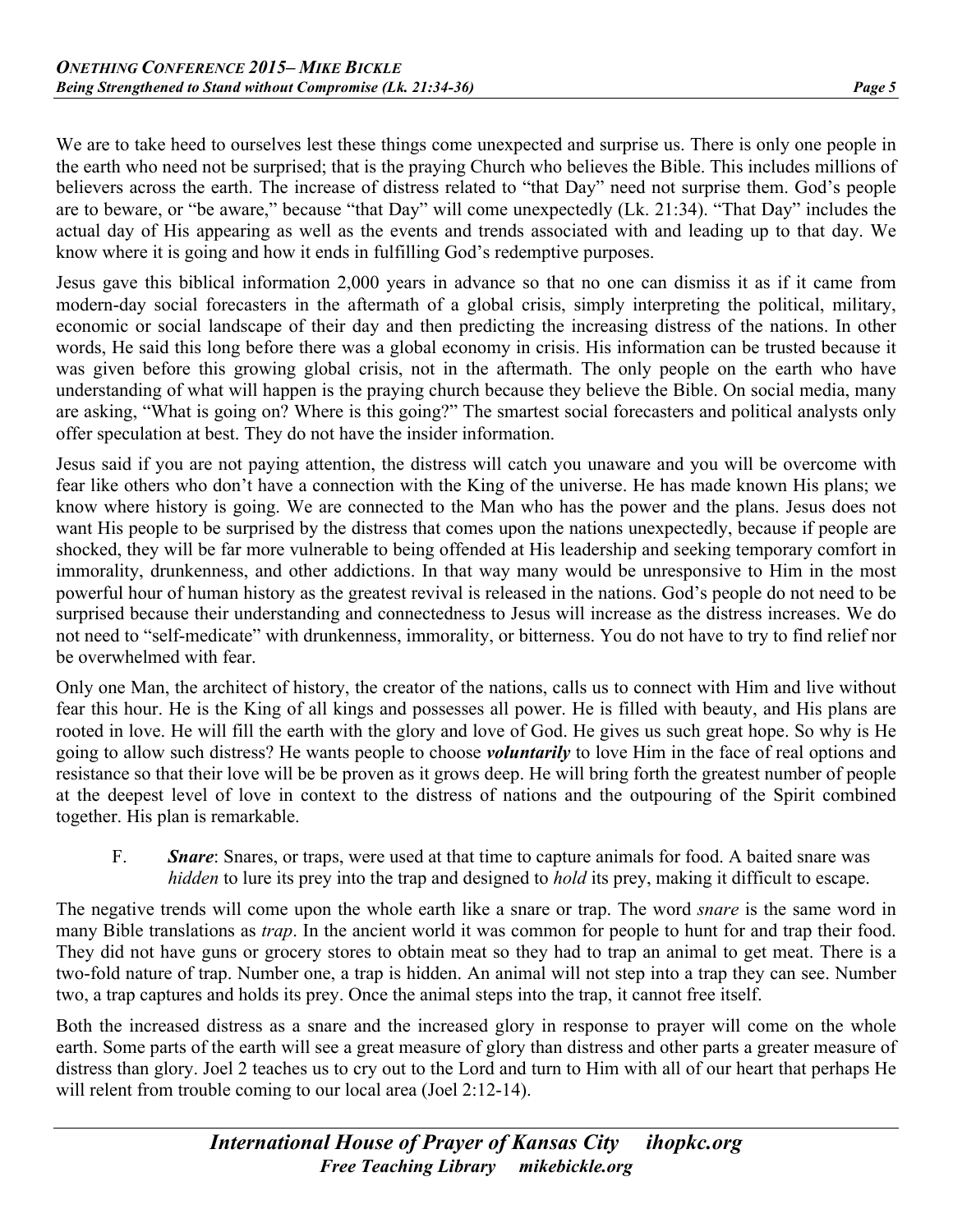- 
- G. Jesus highlighted three emotional snares that will cause people to draw back from Him.

Jesus identified three broad categories of human activity. Each has many "subunits" and many implications. These are three common ways in which people seek to escape the increasing pressures and pains. The distress in the nations will create an environment where fear will overcome many people. When they are overcome with fear many will turn to immorality (carousing), drunkenness, or anxiety that is preoccupied with their provision, protection, position, and the self-pity and bitterness that occurs when things do not work out the way we want them to.

> 1. *Carousing (dissipation)*: This speaks of *over-indulgence* that dissipates or diminishes one's spiritual strength—through immorality or other pleasures outside of God's will.

Most Bible translations use the word *dissipation* instead of *carousing*. Jesus used a word that conveys overindulgence that dissipates or diminishes one's strength. Its primary expression is immorality, but it is not limited to immorality. Carousing is about seeking relief through pleasures that are outside the will of God.

> 2. *Drunkenness*: Many people seek to escape their pain and pressure—by finding comfort through mind-altering substances instead of seeking it by connecting with Jesus.

Drunkenness in this context speaks of seeking relief from pain and pressure through intoxication or mindaltering substances. There are various ways to do this other than alcohol.

> 3. *Cares of life*: Many will be overcome with anxiety that results in bitterness towards those who block their goals related to their position, provision, protection, etc. (v. 26, 34).

The cares of life are associated with bitterness occurring when somebody blocks one's goals—their position, promotion, provision, or protection. They block someone from getting what they feel they deserve. It starts as anxiety and turns into self-pity with bitterness.

Don't be weighed down in pleasure, seeking to escape the pain, fear, and pressure through food, immorality, alcohol, entertainment etc. If your heart gets weighed down, you will be unable to respond to Jesus.

## **II. TWO EXHORTATIONS: TAKE HEED AND WATCH AND PRAY (LK. 21:34, 36)**

A. God's people must be strengthened to escape the snare of sin and fear to stand in victory (v. 36).

*34"Take heed to yourselves, lest your hearts be weighed down with carousing, drunkenness, and cares of life…36Watch…and pray always that you may be counted worthy [have strength] to escape all these things that will come to pass, and to stand before the Son of Man." (Lk. 21:34-36)*

B. *#1 Take heed to yourselves*: We are to pay close attention that our hearts not be weighed down.

You must prioritize growing your heart in strength. Be aware that the outward distress in the nations is not what will brings the greatest danger to one's life. Jesus exhorted His people to take heed to themselves. **We must take heed that our heart is growing in strength and our mind is growing in understanding in that day.**  The growing distress will not be the most significant challenge to our lives; the greater threat to our lives is to our spiritual lives. Yes, the external situation will be dangerous and troublesome, but the internal battle for our hearts will be even more dangerous. The greatest danger will be having a heart that is weighed down because it did not access the power of grace and thus does not respond to Jesus' leadership. We must be intentional about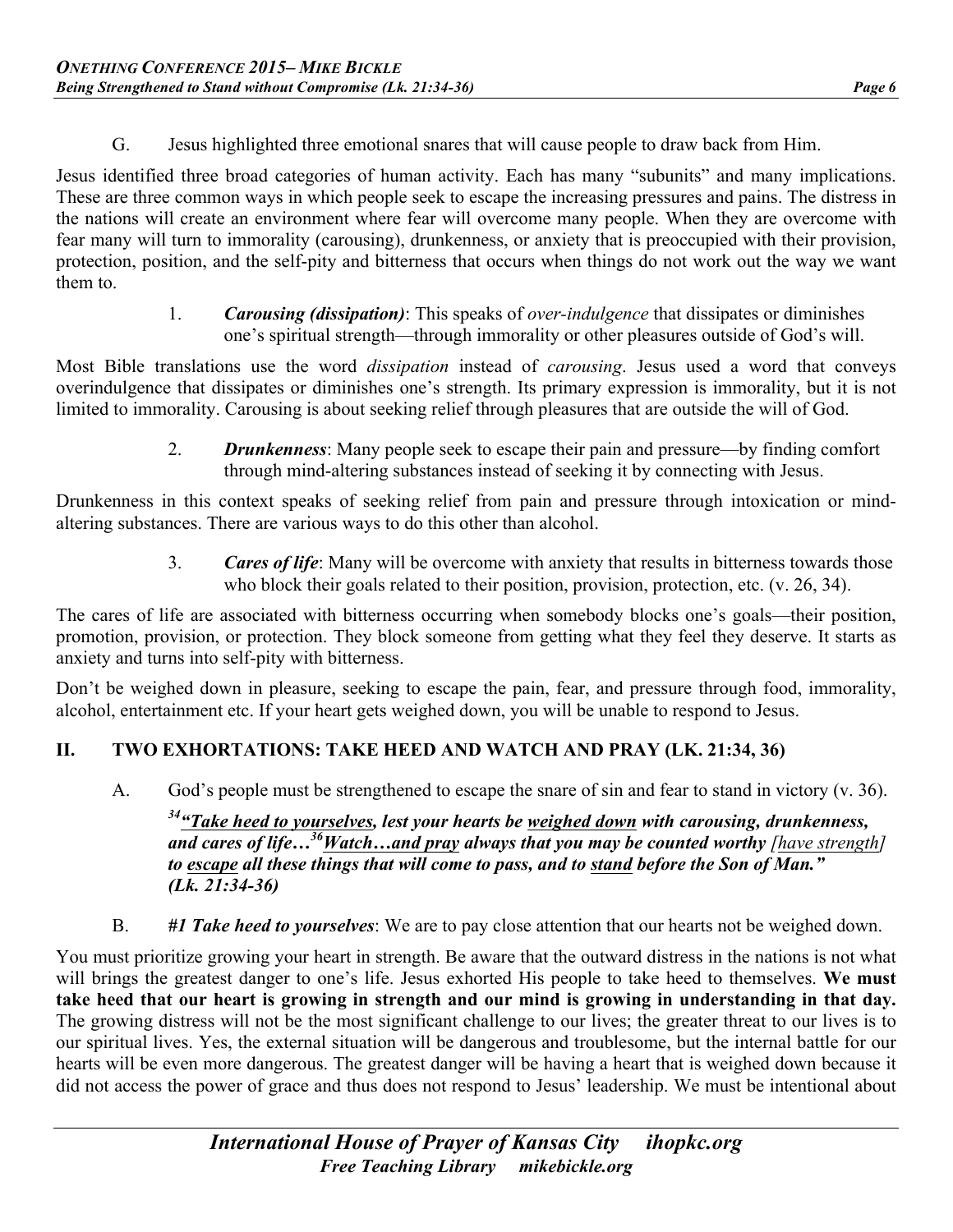making the spiritual condition of our heart our top priority so it does not become weighed down, unresponsive, and dull. Many will be preoccupied with wrong things.

Again, as people connect to Jesus the King, they will have sufficient information, power, and love. If people are not connecting to Jesus, they will be in far more danger than the outward distress in the nations. We can escape the snare or trap of being overcome with fear and seeking to escape or find relief in ways that are outside of the God's will. By being strengthened by grace we will be able to stand in victory and not fall in compromise or fall in sin. This is the call to be an overcomer.

- 1. *Have strength*: A vibrant spiritual life leads to courage and zeal for God. The phrase *"be counted worthy"* (v. 36, NKJV) is translated as *"have strength"* in most modern Bible translations. NKJV footnote offers *"to have strength"* as an alternate translation. The idea is to be *strengthened to respond* to the Lord in a way that is "worthy of who He is."
- 2. *Weighed down*: A heart that weighed down with sin and fear is *unresponsive to Jesus*. What we do with our body (immorality, drunkenness, etc.) greatly affects the spiritual condition of our heart— losing godly perspective, courage, and motivation to seek God.

Don't let your heart be weighed down by being swept into fear like the people who are disconnected from Him. He tenderly warned His people about the danger of their hearts in that hour being weighed down to such a degree that they will not be able to respond to Him in an appropriate way. Many things will be happening that will cause many hearts to be weighed down, making them vulnerable to yield to more and to give in to fear.

- 3. *To stand*: Believers can *stand in victory* as overcomers, rather than *fall in sin* and compromise.
- 4. *To escape*: This means to escape being entrapped by lust, drunkenness, fear, etc. God's people are to be *prepared spiritually* to escape falling to fear, deception, sin, etc.
- C. *#2 Watch and pray*: Jesus gave His people practical pastoral counsel in calling them to watch and pray. Nine times in the Scripture Jesus exhorted His people to "watch" related to end-times pressures (Mt. 24:42; 25:13; Mk. 13:9, 33, 34, 35, 37; Lk. 21:36; Rev. 16:15; cf. 1 Thes. 5:6).

Jesus gave a second exhortation, simple yet profound: to watch and pray. He gave this exhortation so that we would have strength to escape being caught in sin and compromise. The wisest man who ever walked on earth—the great shepherd—gave us this information.

> 1. *Watch*: This exhortation *focuses on the mind*—to grow in understanding by watching the biblical signs of the times unfold. As our understanding increases, it produces greater urgency in us. By watching what the prophetic scriptures say about the end-time distress in the nations, people can see prophecy progressively unfold before them. As people watch, they inevitably talk more about what is occurring that is in line with the prophetic scriptures. Thus, they connect with more people who have a common urgency and vision.

Watching is more focused on the mind that we might grow in understanding. It leads to breakthrough in our understanding. This is the call that is necessary for forerunner messengers. We watch what God's Word and Spirit say will happen in that generation as the King is expressing His kingship. To watch means to actually watch what Jesus and the prophets in the Bible said would be happening, so you are growing in your understanding of the narrative, and to watch what is happening in the natural so that you are not caught with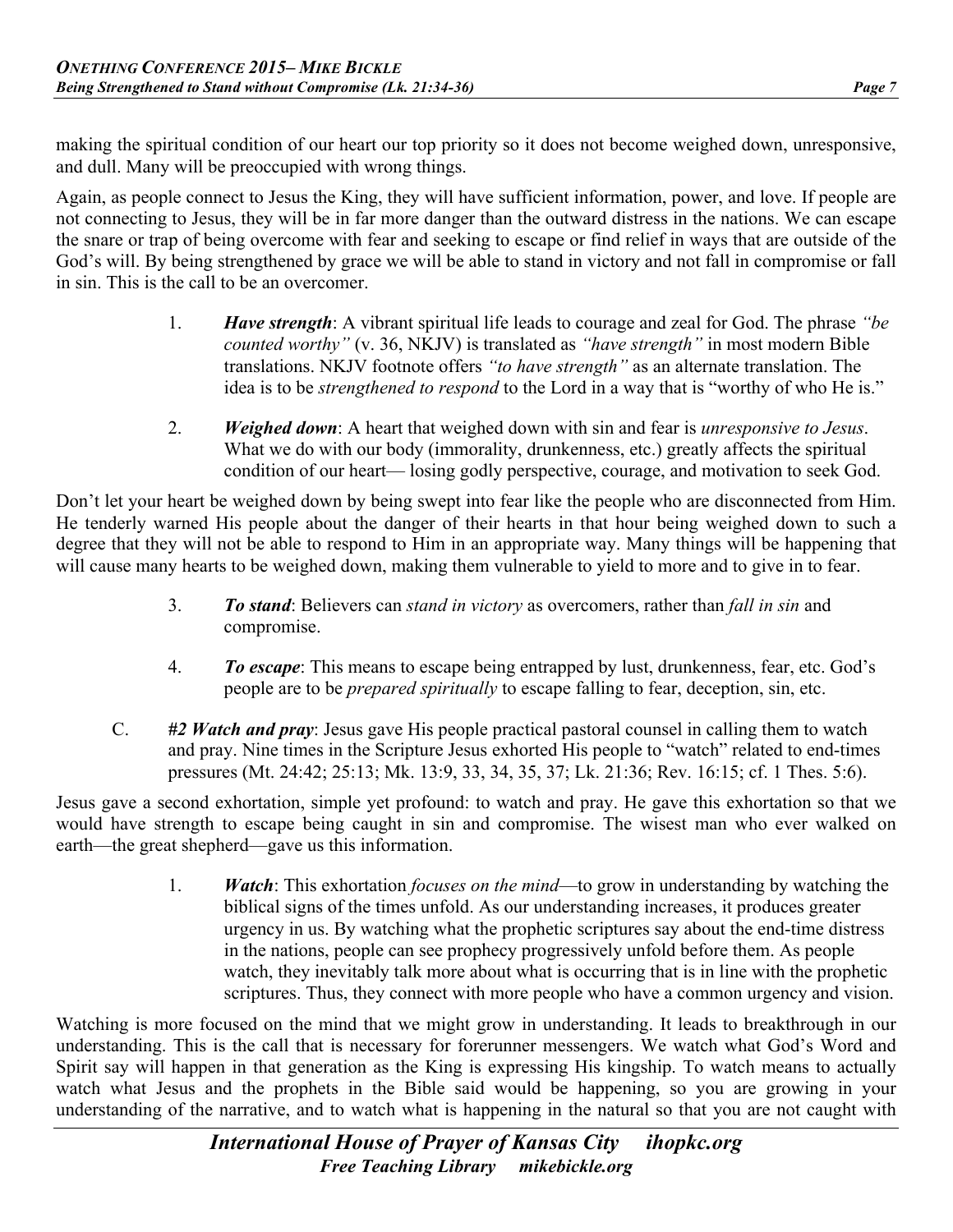surprise or overcome with fear, but you process the information little by little. Know what the prophetic scriptures say about the trends of society so that you are not caught unaware and so that you have been *processing and realigning with the Lord*.

Several things happen when God's people watch the biblical signs of the times. Urgency increases in our hearts as our understanding grows little by little over generations. This causes us to talk to others about what the Bible says, and thus our connectedness and unity with others grows. As people watch, they talk more about what they see and thus connect more with God in prayer and with people in unified purpose and vision. Such corporate understanding and peace is key to overcoming fear. So watching gives people urgency to talk to God, praying to release His power, and watching gives people urgency to talk to people, connecting more in unity of vision.

By watching, we increase in confidence as we see the Lord's leadership and become confident in it. Watching is critical so that we are not surprised and so that we interpret the events in the right way for our own heart and for others. In this way, we will be encouraged and strengthened. As people watch and then talk about what they see, whole communities of believers grow in their connectedness to God and each other and are thus positioned to gain insight into what do when crisis touches their local area.

So understanding what is happening will equip people to resist deception and despair. You get the big picture of where this is going. He lets us know, that He is with us. You grow in understanding and urgency as you watch the prophesied events increase. You connect with people who have the same vision. God's people doing this together will receive God's counsel to touch their neighborhood in the crisis.

> 2. *Pray*: This exhortation *focuses on the heart*—to grow in strength from connecting with Jesus. Prayer strengthens our heart and releases His resources into the earthly realm. (*Prayers to Strengthen Our Inner Man*: http://mikebickle.org/resources/resource/3637).

Praying is more focused on the heart that we might grow in intimacy with God. It is a breakthrough of the heart. In prayer we will be invigorated by the beauty of the King. By prayer, we stay connected to Jesus' heart and we release His resources. That is, prayer strengthens the heart and it releases His resources into the earthly realm.

To have *understanding in our mind* and *strength in our heart* will position us *to stand and not fall* in that day

- 3. Some believers *pray*, but do not watch—pay attention to what is happening prophetically in the nations. Others *watch*, but do not pray. Jesus calls us to do both.
- D. *Summary*: We are to position ourselves to receive greater *insight* (by watching) to understand what the Lord is doing and to receive greater *strength* (by prayer) to love well as pressures continued to increase. Those who grow in *understanding and strength* will stand as overcomers.
- E. Jesus' call to watch and pray is a call to empower believers to love others well. *Multitudes will need to be helped by those walking in power, courage, and insight into what God is doing.* People with understanding will be a part of the solution instead of contributing to the confusion

Jesus addressed the topic of the end times several times and so did Paul. The *primary exhortation* that both gave was to *watch and pray*! I read this passage some years ago, and I was perplexed. I was thinking that Jesus was the most brilliant Pastor/Shepherd, yet His primary exhortation was to watch and pray? Really? How about store water? What about guns? What about establishing a communication system with walkie-talkies? What about, what about, what about? When people watch and pray, they grow in understanding of what the Bible